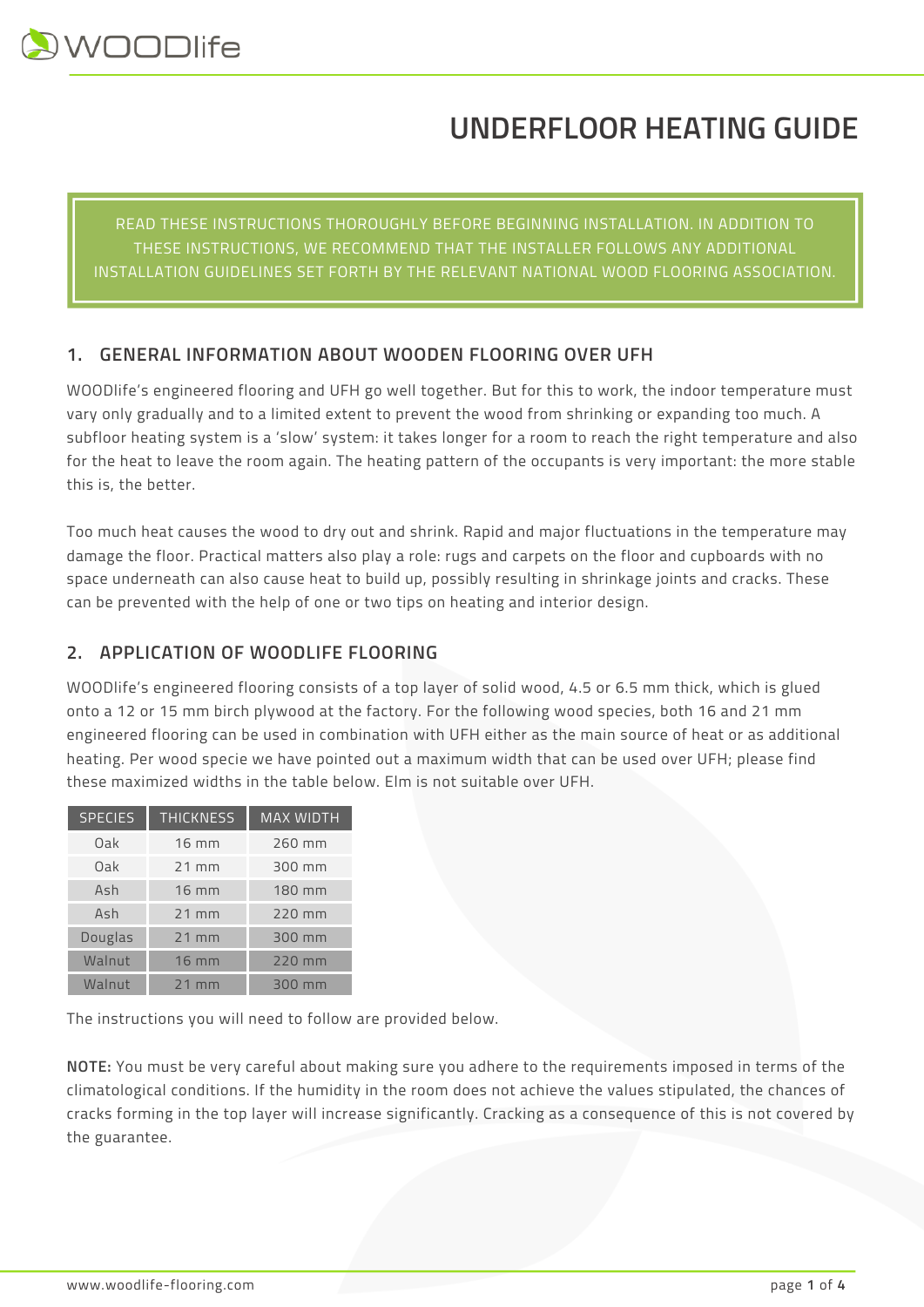## **3. INSTALLATION METHODS**

#### **Option 1:**

The boards can be glued directly onto the cement screed. Make sure that the cement screed is formretaining and level. We recommend at least D20 cement. The flatness can be checked: the maximum height difference over 2 meters is 2 mm.

If you opt to glue the floor directly onto the cement screed (Option 1), we recommend that you take the following steps:

- $\rightarrow$  Apply a primer and, if necessary, a liquid moisture barrier as well. You can do this, for example, by first applying one coat of primer and then applying a second coat crosswise; this will act as a sufficient moisture barrier.
- $\rightarrow$  Using WOODlife PE90 adhesive you should glue the boards on top within 24 hours with the help of a toothed T69 steel adhesive comb (or a B11 trowel).
- $\rightarrow$  Make sure that pressure is applied to the boards for 24 hours after being glued into place using at least a 20kg weight per m².

#### **Option 2:**

If the subfloor does not satisfy the above requirements, an (oak) mosaic intermediate floor should be installed. The engineered floor can then be glued and blind nailed onto this intermediate floor. If you opt for installation using a mosaic intermediate floor (Option 2), you should take the following steps:

- $\rightarrow$  Glue a mosaic intermediate floor onto the cement screed using the WOODlife PE90 adhesive.
- $\rightarrow$  Once the adhesive has set, sand the intermediate floor until it is even.
- $\rightarrow$  Then glue the boards on top using the WOODlife PE90 adhesive with the help of a toothed T69 steel adhesive comb and also blind nail the boards to the subfloor.

### **4. HOW EFFECTIVE IS WOOD AS AN ISULATOR?**

Wood is an outstanding thermal insulator: unlike a stone floor, it does not feel cold. Although wood is slightly slower to heat up, it retains the heat for longer thanks to its excellent insulating properties. However, to ensure good heat emission, the conductivity resistance (Rc value) of the wooden floor should not be too high. This is determined by the thickness and composition of the engineered floor.

#### **Technical values**

Rc value of WOODlife's 21 mm engineered flooring: 0.118 m² K/W Rc value of WOODlife's 16 mm engineered flooring: 0.092 m² K/W Rc value of oak mosaic intermediate floor 8 mm: 0.044 m² K/W Rc value of chipboard intermediate floor 8 mm: 0.050 m² K/W Thermal conductivity of WOODlife's 21 mm engineered flooring:  $\lambda = 0.17$  W/mK Thermal conductivity of WOODlife's 16 mm engineered flooring:  $λ = 0.15$  W/mK Thermal conductivity of oak mosaic 8 mm:  $\lambda = 0.18$  W/mK Thermal conductivity of chipboard 8mm:  $\lambda = 0.16$  W/mK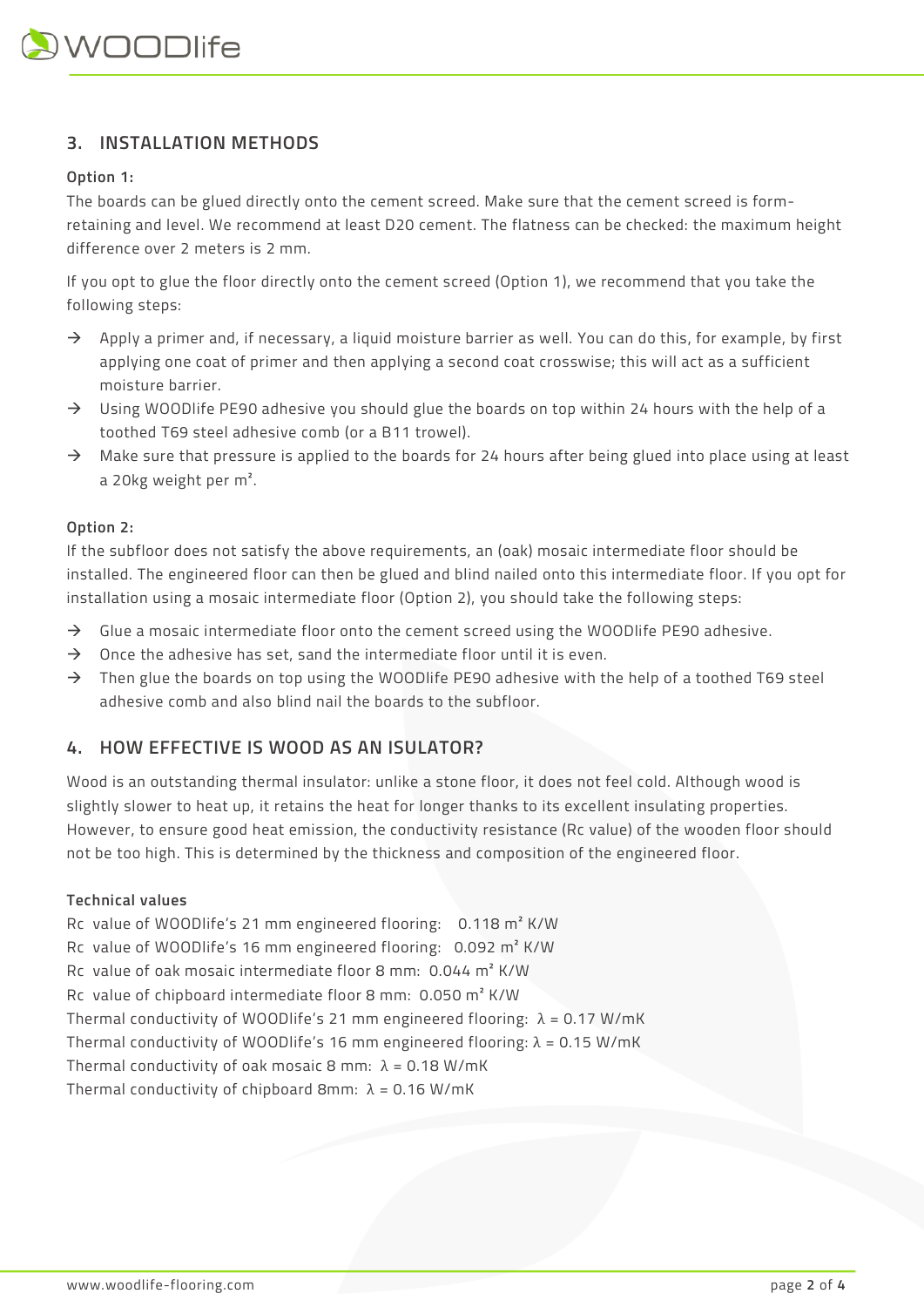#### **Heating up before laying the wooden floor**

- $\rightarrow$  Before you use the subfloor heating unit for the first time, the sand/cement screed should be at least 42 days old. Set the water temperature to 20 ºC on the first day of use, and then raise it by 5 ºC every day.
- $\rightarrow$  Make sure that the supply water temperature does not exceed 45 °C. Maintain this maximum temperature for at least 24 hours per centimeter of floor thickness.
- $\rightarrow$  The lowering of the water temperature should also be in increments of 5 °C every 24 hours until you reach a water temperature of 20 ºC.
- $\rightarrow$  The entire heating process takes 14 days ensure good ventilation during this period to allow moisture to escape. Check the cement screed for residual moisture after this process. This must not exceed 2,0% for a sand/cement screed and 0,3% for an anhydrite floor; if a liquid moisture barrier is used, the maximum is 3%.

#### **Heating up after laying the wooden floor**

- $\rightarrow$  When laying the floor, the screed should be between 15 and 18 °C. Maintain this temperature for at least 5 days after laying, then you can slowly raise the temperature (1 to 2 ºC every day) until you reach the temperature you desire or the maximum permissible temperature.
- $\rightarrow$  The residual moisture in the floor must be no more than 2.0% for a cement screed and no more than 0.3% for an anhydrite floor.
- $\rightarrow$  The maximum contact temperature of the cement screed is 28 °C. The contact temperature is the temperature of the surface of the cement screed / anhydrite floor, measured 3 heating days after setting the temperature (depending on the depth of the pipes).

#### **Heating during the season**

- $\rightarrow$  Raise the temperature very gradually at the start of the heating season, and lower it again very gradually at the end (1 to 2 ºC every day).
- $\rightarrow$  To keep the floor as stable as possible, do not create any difference in day and night temperatures.

#### **Key points**

- à The relative humidity in the room must be **between 30% and 70%**. Measure the relative humidity using a well-calibrated measuring device in a non-draughty room 10 cm above the floor. NOTE: if the RH is too low, cracks may form.
- $\rightarrow$  The cover on water pipes must be at least 30 mm thick to ensure a good distribution of heat.
- $\rightarrow$  The maximum contact temperature of the cement screed is 28 °C.
- $\rightarrow$  Heat the room at a steady temperature.
- $\rightarrow$  Follow the heating protocol before, during and after installation.
- $\rightarrow$  When you begin to turn up the subfloor heating again in winter, do so gradually (raise the temperature approximately 1 to 2 ºC every day).
- $\rightarrow$  If the cement screed is uneven and/or weak, use an oak mosaic intermediate floor.
- $\rightarrow$  Sand an anhydrite floor beforehand with K24, remove all dust and always apply a primer.
- $\rightarrow$  If there is a chance of rising moisture, or residual moisture exceeding 2.0% (for an anhydrite floor no more than 0.3%) with a maximum of 3%, then apply a moisture barrier.
- $\rightarrow$  If there is no mosaic intermediate floor, the cement screed needs to be of excellent quality. It is essential that 20 kg of pressure per m<sup>2</sup> be applied to each board immediately after gluing into place.
- $\rightarrow$  Use WOODlife PE90 adhesive or something similar ask your supplier for advice.
- $\rightarrow$  Apply the adhesive using a toothed T69 steel adhesive comb.
- $\rightarrow$  Do not place any rugs on top, or cupboards with no space underneath.
- $\rightarrow$  Cracks and shrinkage joints are often caused by insufficient relative humidity and/or an excessively high water temperature.